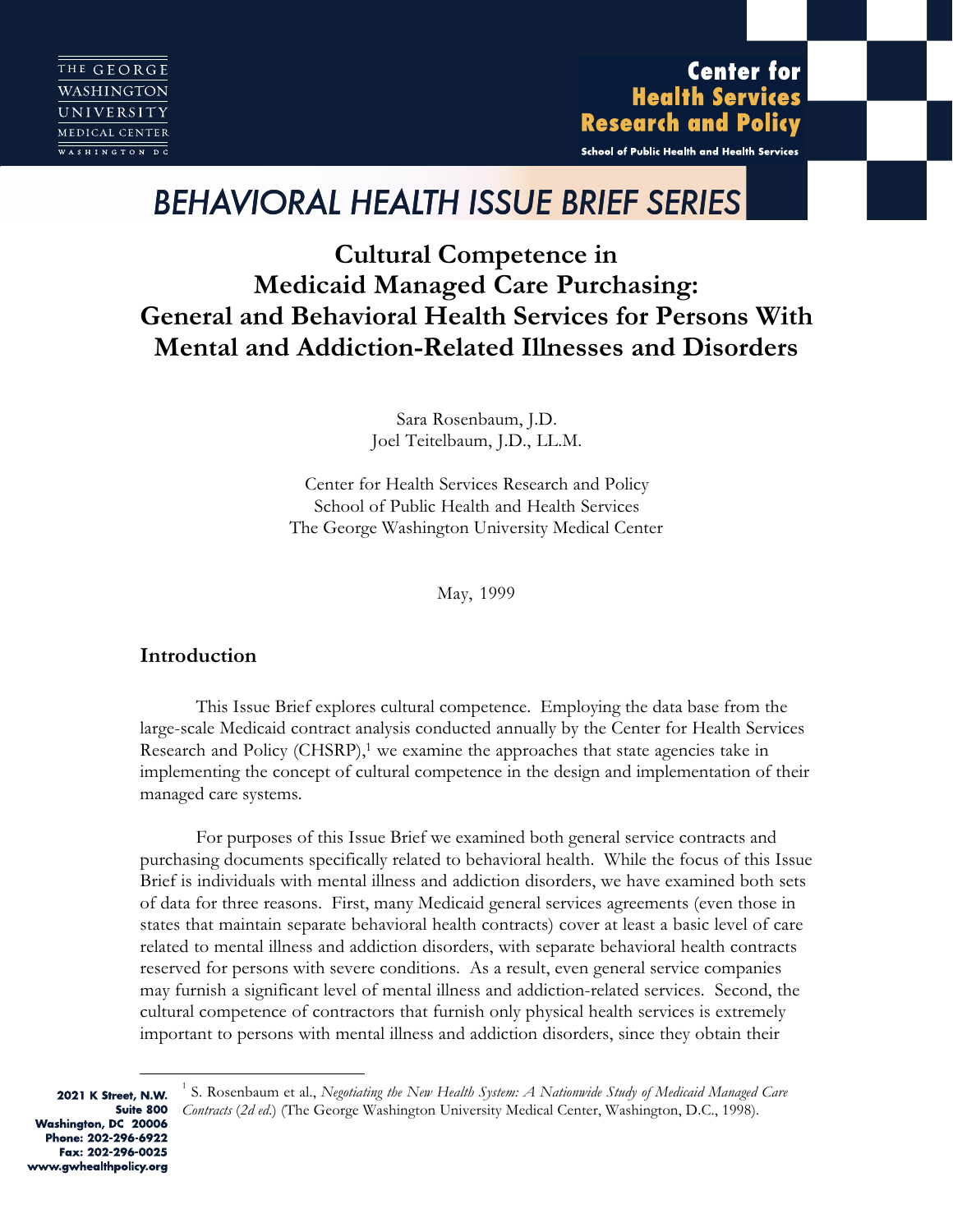physical health services through these providers (behavioral health carve-out contracts are confined to coverage of behavioral health services).

Third, as is apparent from the excerpts presented in this Issue Brief, cultural competency provisions are not drafted on a diagnostic-specific basis. These provisions are meant to cover the entire enrollee population, regardless of their health status. As a result, with the exception of the behavioral health-specific contracts (whose cultural competency provisions are presented throughout the document), there simply are no examples of cultural competency clauses that have been drafted only for persons with mental illness and addiction disorders.

This Issue Brief begins with a Background and Overview that discusses the general issue of patient/professional interaction as an essential dimension of health care quality and access and reviews research on the specific role of cultural competence in promoting quality health care relationships and health outcomes. It then presents findings from CHSRP's contract data base regarding the extent to which state purchasing documents currently address key aspects of cultural competence. We conclude with a discussion of the implications of the findings for health care access and quality.

In preparing this Issue Brief we have made extensive use of an excellent literature review on cultural competence that has been prepared for the Substance Abuse and Mental Health Services Administration by Dr. Barbara Bazron and Leslie Scallet of The Lewin Group.2

### **Background and Overview**

#### In General

For decades, health experts have understood that the quality of medical care is determined not only by technical clinical competency but also by the quality of the interaction between health professionals and patients. This interaction appears to influence both the degree to which a patient is able to benefit from health care as well as the extent to which a health professional maintains a high-level personal commitment toward an individual patient. In managed care, which is characterized by the development and application of broadly conceived health care practice and management norms, $3$  the ability of physicians and other health professionals to connect with their patients on an individual Į

 $^{\rm 2}$  Barbara Bazron and Leslie Scallet, ''The Impact of Culturally and Linguistically Appropriate Services on Access to Care In a Managed Behavioral Health Care Environment" (The Lewin Group, 1998 (Working Draft)).

<sup>&</sup>lt;sup>3</sup> See, e.g., Milliman and Robertson, Health Care Guidelines (1995); General Accounting Office, Managed Care<br>Plans Customize Guidelines to Meet Local Interests (GAO HEHS 96.95, Washington, D.C., May, 1996) Plans Customize Guidelines to Meet Local Interests (GAO-HEHS-96-95, Washington, D.C., May, 1996).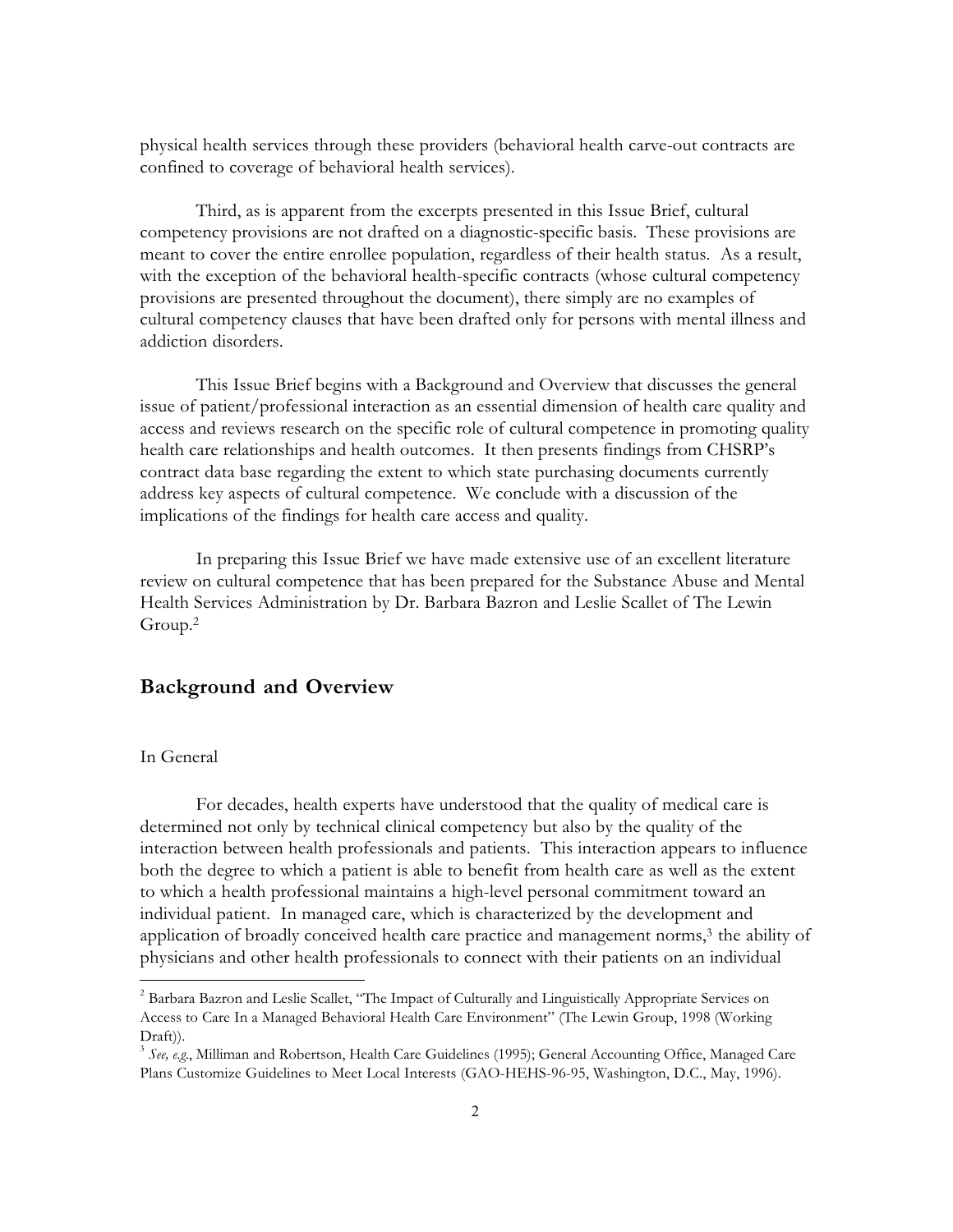basis takes on added importance, because of concerns on the part of consumers and providers alike regarding the potential of corporate norms to effectively de-personalize health care and treatment decision-making. Thus, in a health system in which corporate performance standards drive organization, financing, treatment decision-making, delivery, and quality measurement, strong professional-patient relationships represent an important countervailing force.

The importance to access and quality of health professional-patient interactions has been well understood for many years. In a seminal study of health care quality, Dr. Raymond Duff and Dr. August Hollingshead conducted a unique examination of the interpersonal relationships between physicians and patients at a major teaching hospital.4 Duff and Hollingshead concluded that the highest level of relationship, which they termed "committed sponsorship", was characterized by a higher degree of interest on the physician's part in an individual patient. This level of interest extended beyond clinical concern over the patient's disease and reached a measurable concern for the patient's overall well-being in a health care environment. Researchers contrasted the experience of patients with "committed sponsors" to those who were "committee sponsored", a term meant to indicate care by house staff with almost no individualized interaction. Committee sponsored patients were significantly poorer and sicker. Duff and Hollingshead found that:

No one on the hospital staff, either doctors or nurses, knew much about the patients as people, their personal situations, mental status, or feelings about their illness. By contrast, both nurses and doctors had consistent and accurate knowledge of the patient's social status. The failure to know the patients as people led to high levels of misdiagnosis, *particularly failure to recognize alcoholism, mental illness* and pain, in all classes of patients. Few dying patients were informed of their prognosis, and all who were told were white men of high status.<sup>5</sup> (Emphasis added.)

Thirty years later the concept of a committed sponsor still can be thought of as the overarching goal of any health system. Reaching that goal requires that services be furnished in a culturally competent fashion, as the term has come to be used.

#### Elements of Cultural Competency

l

Bazron and Scallet define culturally competent services as those that are "responsive to the unique cultural needs of bicultural/bilingual and culturally distinct populations." They note that such services may "facilitate access and increase compliance with care by overcoming many of the historical barriers that have prevented underserved and minority populations from seeking or remaining in behavioral health programs."6 In summarizing the

<sup>4</sup> Raymond S. Duff and August B. Hollingshead, *Sickness and Society* (1968). <sup>5</sup> Rand Rosenblatt, Sylvia Law and Sara Rosenbaum, *Law and the American Health Care System* (Foundation Press, Old Westbury, N.Y., 1997; 1998 and 1999 Supplements), at 839.

<sup>6</sup> *The Impact of Culturally and Linguistically Appropriate Services*, *supra* note 2, at 3.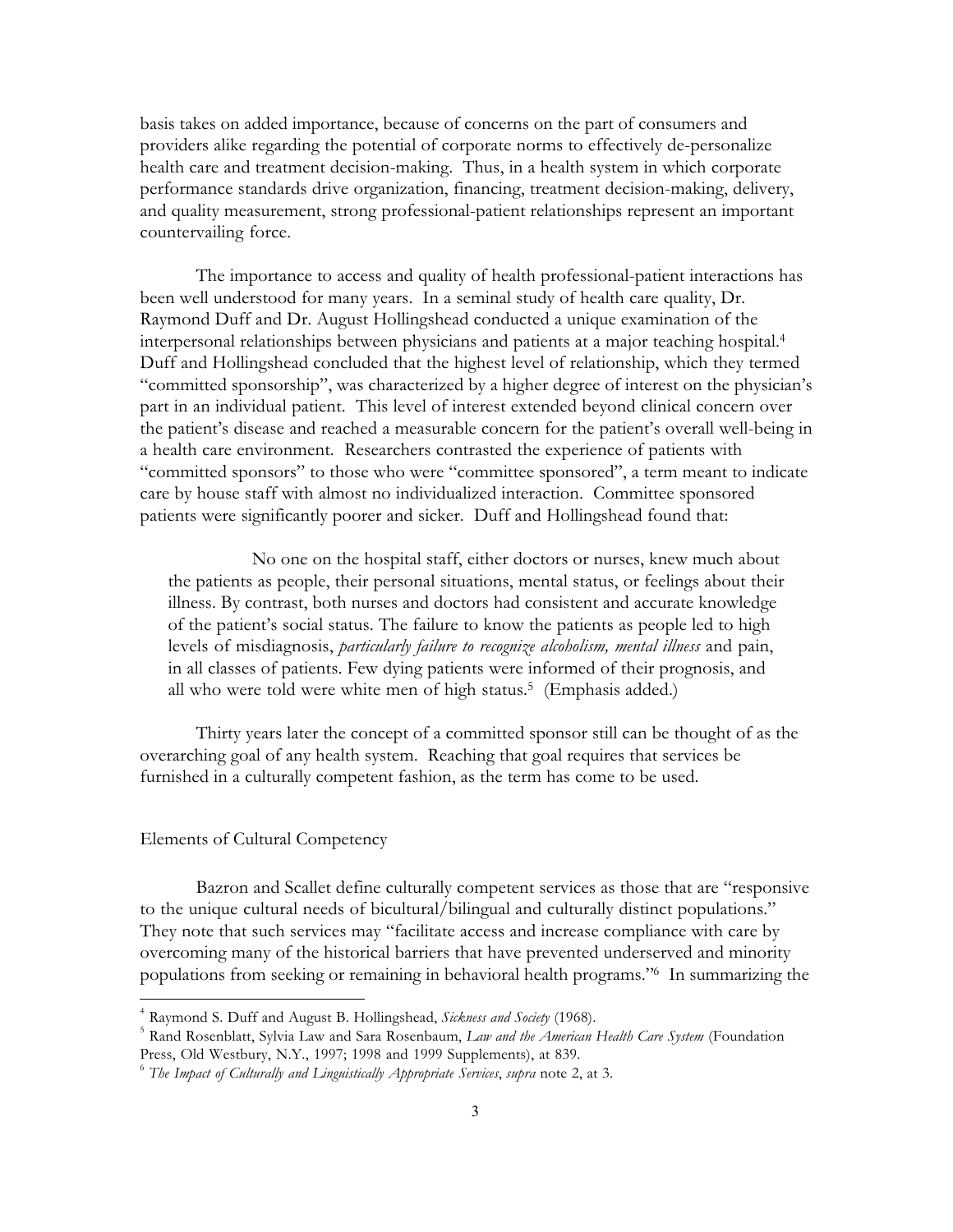literature on cultural competence, Bazron and Scallet identify eight distinct dimensions of the issue:

Location of health care providers in ethnically identifiable neighborhoods;

Literature that is accessible and understandable by patients regardless of language or ethnicity;

Ethnic diversity among providers;

l

Proficiency among health care providers in the languages spoken by patients;

Provider participation in cultural competency training;

Coverage of alternative medicine interventions;

- The use of medical necessity criteria that incorporate consideration of cultural beliefs and needs that may affect the type of intervention used; and
- Access and utilization performance measures that are specifically geared to measuring access by ethnically and identifiable populations.

 In considering the issue of cultural competency, we have incorporated gender and sexual orientation as an additional measure. We also have added four measures designed to ensure that the review takes into account the nature of managed care. The four managed carespecific measures, which, as the findings below indicate, have also been identified by many states, are as follows:

 *Treatment of new enrollees.* Critical to effective participation in managed care is the period of time immediately following enrollment, when many members select their primary care providers.7 We were thus interested in the number of states that address cultural competence from the time of enrollment, as individuals make the transition into their plans.

 *Culturally competent administration.* Also important in managed care is a trained and culturally competent staff to oversee all phases of managed care administration. In light of the need on the part of many enrollees to interact either directly or indirectly with managed care administrative staff (e.g., obtaining information and assistance, having a request for care reviewed by utilization management personnel, identifying or changing providers, or

 $^7$  In most states, primary care physician selection occurs following enrollment into a plan. See Kathleen Maloy, Julie Darnell, Karen Silver, and Sara Rosenbaum, *Results of a Ten-State Study of Medicaid Managed Care Enrollment* (The George Washington University Medical Center, School of Public Health and Health Services, Center for Health Policy Research, Washington, D.C., 1998) [Prepared for the Henry J. Kaiser Family Foundation, the David and Lucile Packard Foundation Center on the Future of Children, the Center for Health Care Strategies, and the Health Resources and Services Administration].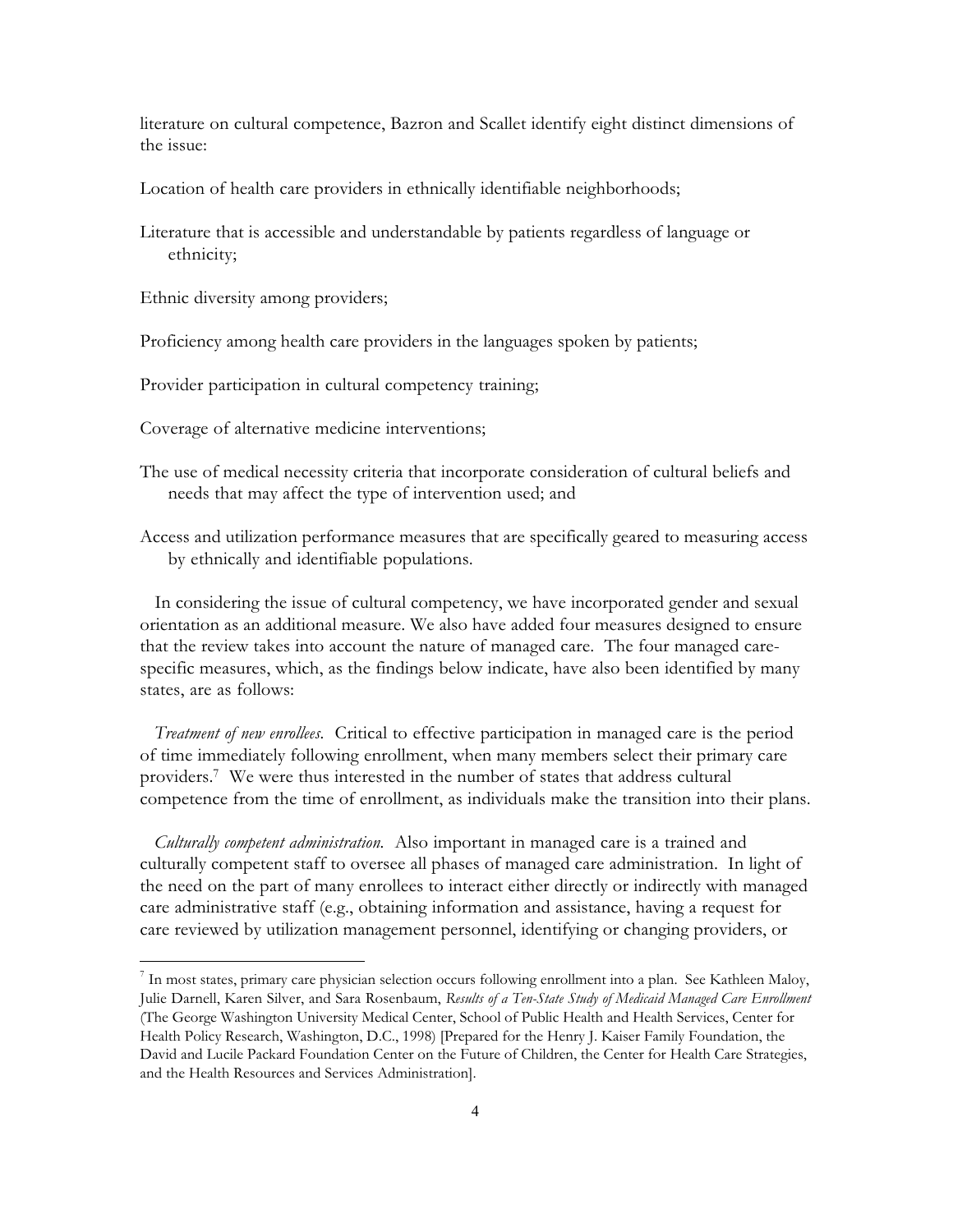filing grievances and appeals), the same considerations related to ethnic diversity of staff, language proficiency, participation in cultural competency training, and accessible locations might be expected of administrative staff, as well.

 *Interpreter services.* The availability of interpreter services at all phases of health plan operations, ranging from clinical visits to administrative encounters, is important. We add this measure because Medicaid managed care programs generally limit patient choice to fixed network providers (and they do not offer a point-of-service option to obtain nonnetwork care on a covered basis, unless expressly authorized by the plan). In a system that imposes significant restrictions on patient selection of community providers, there may be an even greater likelihood that members will lack providers who are fluent in their language. As a result, access to translation services is important.

 *Performance measurement and payment*. Finally, we were interested in the extent to which agencies address cultural competence in their performance measurement and payment structures. While the medical assistance costs incurred by beneficiaries are reflected in the premiums, certain costs associated with promoting cultural competency, such as translation of materials, hiring interpreters, and training providers and utilization review staff, reflect additional administrative costs that may be incurred both by the companies and their providers. As a result, a state might instruct its plans to include in their payments to providers additional sums to cover certain cultural competency activities. Additionally, since cultural competency considerations are extremely important to various sub-groups of members, we were interested in how states measure performance under the various cultural competence provisions they include in their agreements.

Cultural Competency Requirements Under Federal and State Law

#### *a. The Medicaid Statute*

l

 The Balanced Budget Act of 1997 (the Act) amended the Medicaid statute to establish comprehensive standards applicable to most Medicaid managed care plans. While the Act does not contain express provisions regarding cultural competency, it does require that states and managed care entities provide informational and instructional materials to both enrollees and potential enrollees "in a manner and form which may be easily understood." Furthermore, states must develop and maintain quality assessment and improvement strategies that include standards for access to care "so that covered services are available within reasonable time frames and in a manner that ensures continuity of care and adequate primary care and specialized services capacity."8 In addition, states covered by the amendments must have "procedures for monitoring and evaluating the quality and appropriateness of care and services that reflect the full spectrum of populations enrolled

<sup>&</sup>lt;sup>8</sup> Section 1932(a)(5)(A) of the Social Security Act; 42 U.S.C.  $$1396v(a)(5)(A)$ .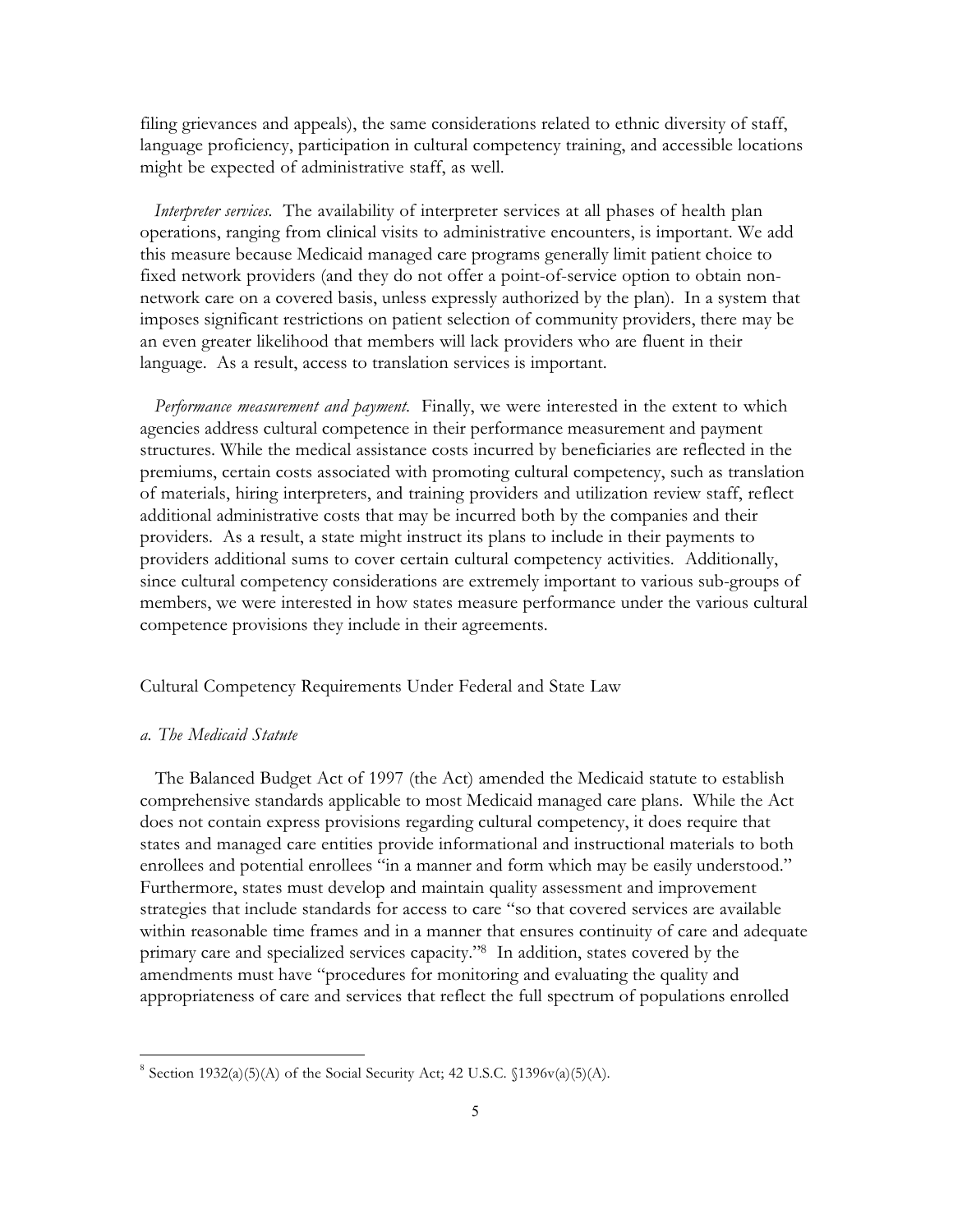under the contract."9

#### *b. HCFA Regulations*

 Proposed regulations issued by the Health Care Financing Administration (HCFA) on September 29, 1998<sup>10</sup> would significantly revise and amend the existing Medicaid managed care regulatory framework in a number of ways relevant to cultural competency.

 Language: First, the proposed rules would establish language requirements related to the provision of information to enrollees and potential enrollees. The proposed rule would require states to "establish a methodology for determining the prevalent language or languages in a geographic area."<sup>11</sup> It would also require states to make information available "in the languages that predominate throughout the state and require each [managed care entity] to make its information available in the languages that predominate in its particular service area."12 In addition, the proposed rule would require states to "make translation services available and require each [managed care entity] to make translation services available to meet the needs of all enrollees and potential enrollees."<sup>13</sup>

 The proposed rule does not define the terms "prevalent" or "predominate", nor do the proposed standards explain whether the phrase "to meet the needs of all" enrollees and potential enrollees covers both medical and administrative services. The Preamble to the proposed rule states as follows:

> We are proposing to require that state agencies establish a methodology for determining the prevalent languages spoken by populations in a geographic area and include provisions in their [managed care entity] contracts to ensure that materials are available in those specified languages. For example, state agencies could develop methodologies for estimating the composition of the Medicaid population by cultural groups that speak languages other than English, that is cultural groups that represent at least 5 percent of the Medicaid population. Enrollees and potential enrollees must be informed about how to obtain this information. Specific methodologies, such as those based on a consideration of geographic composition, population density, or enrolled population are not imposed by this regulation, as the most appropriate approach to fulfilling this requirement may vary from state to state. However, we are proposing that the state agency, enrollment broker and [managed care entity] be required to have translation services available for each enrollee and potential enrollee who has limited English proficiency and that potential enrollees be informed about how to obtain these

<sup>&</sup>lt;sup>9</sup> Section 1932(c)(A)(i) of the Social Security Act; 42 U.S.C.  $1396v(c)(A)(i)$ .

<sup>10</sup> For an analysis of these proposed regulations, see Sara Rosenbaum and Julie Darnell, *An Analysis of Proposed Medicaid Managed Care Regulations Issued by the Health Care Financing Administration* (Kaiser Commission on Medicaid and the Uninsured, Washington, D.C., October, 1998).<br><sup>11</sup> Proposed 42 C.F.R. §438.10(b)(1).

<sup>&</sup>lt;sup>12</sup> Proposed 42 C.F.R. §438.10(b)(2).<br><sup>13</sup> Proposed 42 C.F.R. §438.10(b)(3).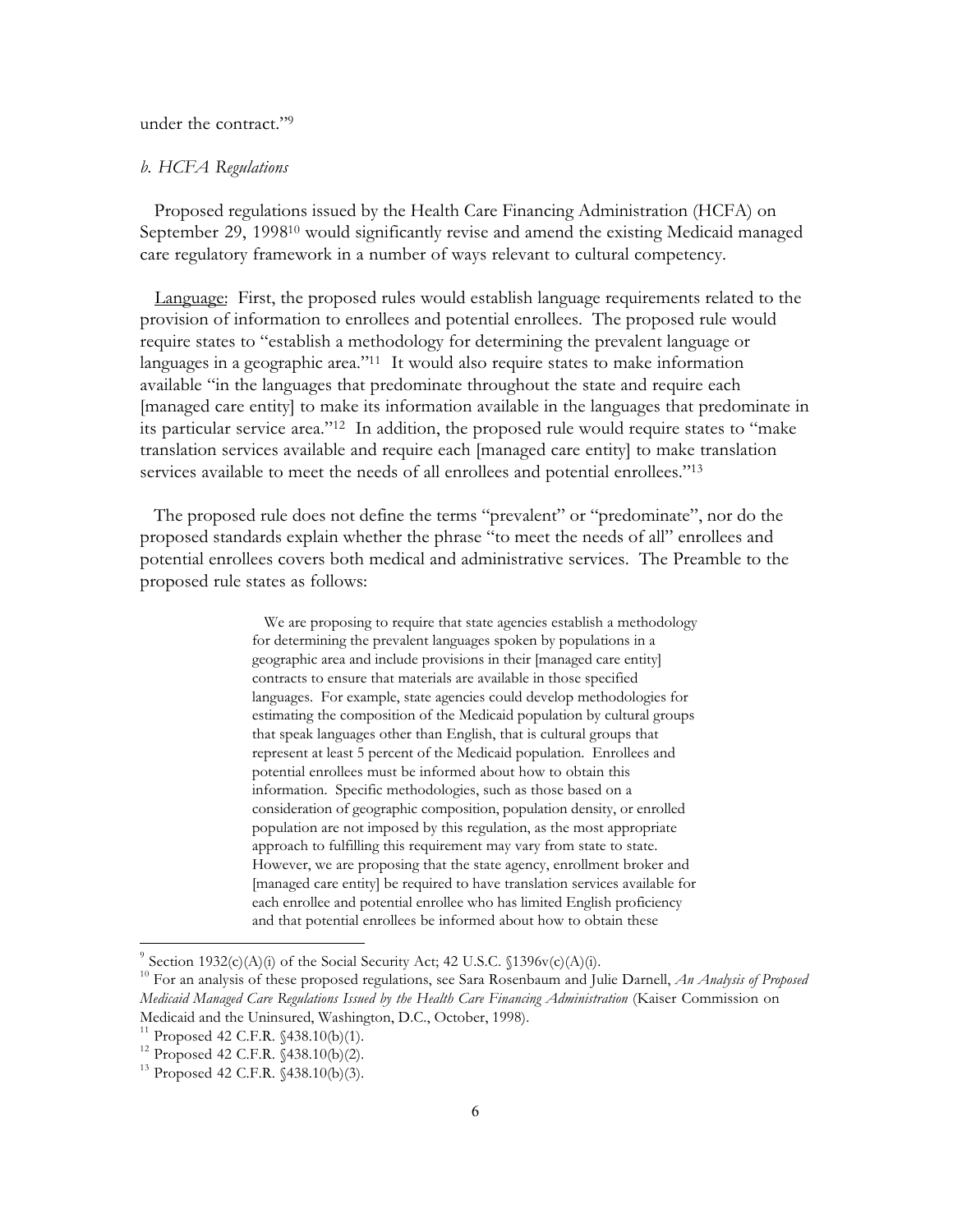services.<sup>14</sup>

Access: The proposed rules require that in the provision of services, states must ensure that managed care organizations (MCOs) provide care "in a culturally competent manner to all enrollees, including at least the language requirements of  $\frac{438.10.^{115}}{200}$  While the proposed rule does not define cultural competency, it refers back to the language rule. This proposed rule thereby appears to clarify that care itself needs to be furnished in a language appropriate fashion, at least with respect to prevalent/predominant languages, and that interpreter services be made available for persons of all languages.

#### In the accompanying Preamble to the proposed rule, HCFA states:

This requirement is proposed here because of our recognition that more than half of all Medicaid program beneficiaries are members of a racial or ethnic minority group. We know that managed care organizations and advocates have made great strides in developing culturally competent approaches and would expect a state agency to work with them and others in setting its standards. Accordingly, state agencies should ensure that managed care organizations identify significant subpopulations within their enrolled population that may experience special barriers to accessing health services, such as the homeless or enrollees who are part of a culture with norms and practices that may affect their interaction with the mainstream health care system. State agencies should ensure that MCOs make continued efforts to improve accessibility of *both clinical and member services* for these specific groups.

Cultural competency requires awareness of the culture of the population being serviced. Therefore, in order to ensure services are provided in a culturally competent manner, state agencies should require MCOs to give racial and ethnic minority concerns full attention, beginning with their first contact with the enrollee, continuing throughout the care process, and *extending afterward when care is evaluated*. Translation services must be made available when language barriers exist \* \* \* . Furthermore the MCOs network should include an adequate number of providers, commensurate with the population enrolled, who are aware of the values, beliefs, customs and parenting styles of the community. This awareness includes but is not limited to a provider being cognizant, among other things, of the importance of non-verbal communication, the recognition of specific dietary customs unique to certain populations, and the existence of folk medicines or healing rituals that may be used by enrollees. In addition, cultural competence requires network providers to have knowledge of medical risks enhanced in, or peculiar to, the racial, ethnic and socioeconomic factors of the population being served. Accordingly, MCOs should have accurate epidemiological data from which to form appropriate education, screening, and treatment programs.<sup>16</sup> [Emphasis]

<sup>&</sup>lt;sup>14</sup> 63 Fed. Reg. 52022, 52029 (September 29<sup>th</sup>, 1998).<br><sup>15</sup> Proposed 42 C.F.R. §438.306(e)(4).<br><sup>16</sup> 63 Fed. Reg. 52022, 52045 (September 29<sup>th</sup>, 1998).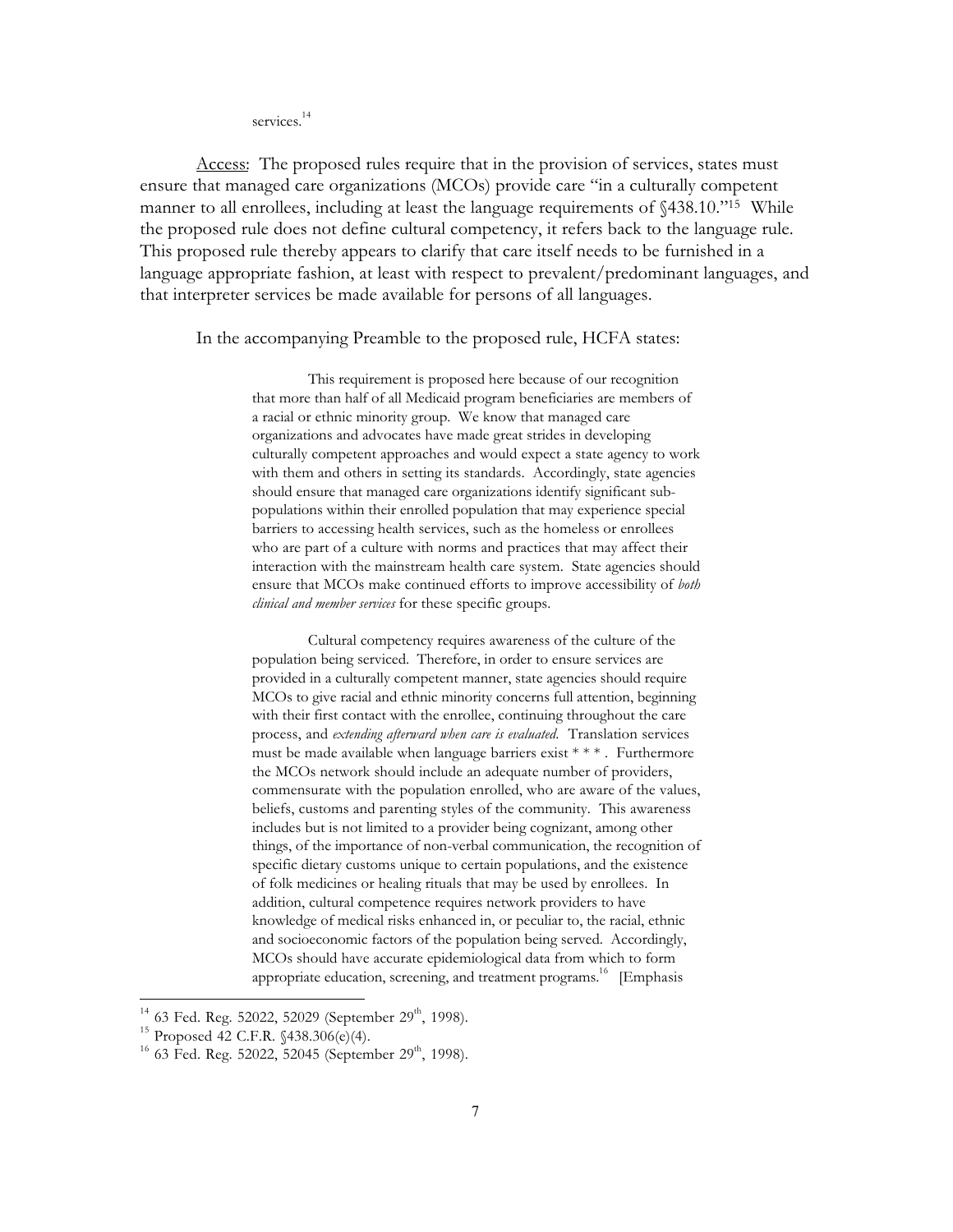#### added.]

The scope of the Preamble suggests that HCFA in fact recognizes as relevant to cultural competency all of the factors identified in cultural competency literature as well as the factors, noted in this Issue Brief, that are unique to managed care. However, the proposed rules do not require specific payment mechanisms to address the cost of cultural competency adaptation.

#### *c. Title VI of the 1964 Civil Rights Act*

Title VI of the 1964 Civil Rights Act prohibits entities that receive federal financial assistance from engaging in practices that have the effect of discriminating on the basis of race or national origin.<sup>17</sup> Managed care organizations that participate in Medicaid are considered federal assistance recipients. Barriers created by language or issues of national origin have been deemed unlawful under the  $Act;^{18}$  as a result, entities have a duty to ensure that such barriers are eliminated.

#### *d. State Human Rights Laws*

Virtually all states have enacted human rights legislation that may reach the conduct of both private individuals as well as entities that receive state or local funds, participate in state or local programs, or are regulated under state or local law. Many of these state statutes (which in the absence of an exemption applicable to managed care entities would apply to Medicaid managed care) prohibit certain forms of discriminatory practices that impair access by specific, identified subclasses of individuals such individuals from racial and ethnic minority groups, those from different cultures or with unique religious beliefs, and gay or lesbian individuals. Where such laws exist, contractors may have an affirmative obligation to ensure that their services are accessible and thus "culturally competent."

### **Relevant Findings from the Contract Data Base**

#### In General

l

Table 1 presents an overview of findings from CHSRP's managed care contract data base. It identifies those states whose contract provisions could reasonably be interpreted as requiring certain types of performance on the part of their managed care contractors. A number of states include language related to one or more aspects of cultural competency that could be interpreted as indicating a preference or desire for certain culturally competent activities on the part of an MCO. However, the specification may be expressed

<sup>&</sup>lt;sup>17</sup> 42 U.S.C. §2000 et seq. and its implementing regulations. For a review of civil rights issues in managed care, see S. Rosenbaum et al., "Civil Rights in a Changing Health Care System," *Health Affairs* 16:1 (January/February, 1997), pp. 90-105.

Lau v Nichols, 414 U.S. 563 (1974).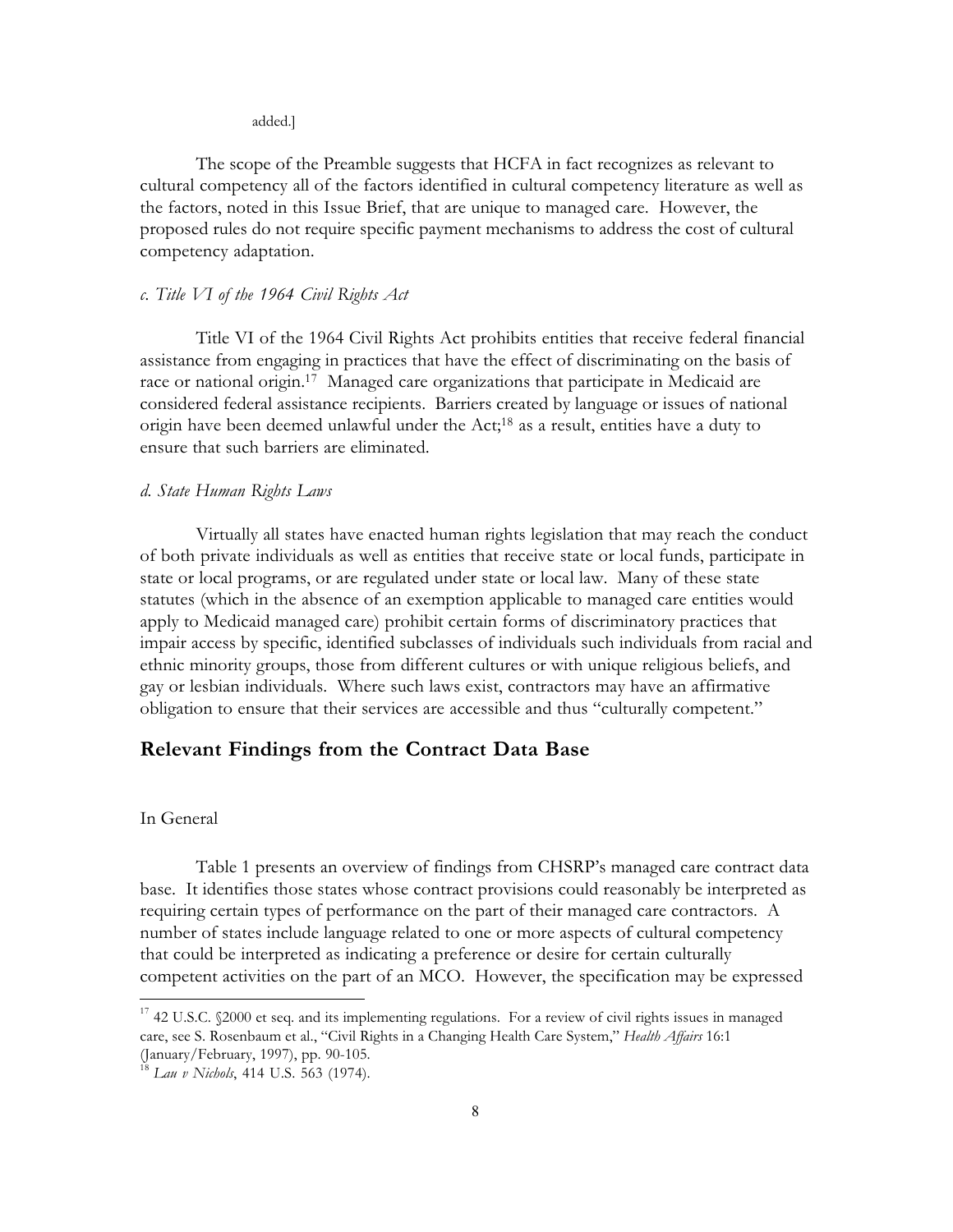in general terms without clear performance measures or, in a few cases, in expressly optional terms that underscore that compliance is optional.

An example of a provision that is expressly optional is the following excerpt from Hawaii's purchasing specifications in both its general and behavioral health service agreements. The general agreement specifies that:

> The purpose of cultural/linguistic services is to facilitate the provision of appropriate and necessary health services to multiple ethnic groups in the recipient population. The provision of cultural/linguistic services *has been made optional.* However, the plans will remain responsible for identifying cultural/linguistic needs and shall assist the recipient in obtaining needed services. If the plan is unable to provide such services, the plan shall refer the recipients to DHS who will contract with providers of cultural/linguistic services.<sup>19</sup>

Similarly, Hawaii's behavioral health agreement specifies that:

The plan shall be responsible for identifying cultural/linguistic needs (e.g., interpretation services) and shall assist the recipient in obtaining needed services. If the plan is unable to provide the services, the plan shall refer the recipient to [the state agency] who will secure the appropriate services for the recipient. $20$ 

In all, of the forty-five purchasing documents in the 1998 data base, twenty-nine contain a general cultural competency provision, $21$  while ten actually define the term "cultural competence."22 Table 2 shows that as a group, the behavioral contracts are somewhat more likely than the general agreements to contain a broadly worded cultural competency provision. Examples can be found in the following excerpts from the contracts:

(a) "Services shall be culturally appropriate."<sup>23</sup>

(b) "Services shall be administered with recognition and sensitivity to every individual regardless of cultural heritage."<sup>24</sup>

(c) "Residents of the State of Iowa bring a diversity of cultural, racial, and ethnic backgrounds. Bidders must discuss how they will ensure access to treatment services for all cultural, ethnic and gender groups, to include but not be limited to African American, Native American, Hispanic, Asian, gay and lesbian populations \* \* \*. Bidders should discuss how

 $^{19}$  Negotiating the New Health System, supra note 1, at Vol. 2, Part 2, Table 3.6 (p. 3-200).

<sup>&</sup>lt;sup>20</sup> *Id.*<br><sup>21</sup> *Id.*<br><sup>22</sup> *Id.* In most cases the definition tracks that used by Bazron and Scallet in their report.<br><sup>23</sup> *Id.* (Hawaii behavioral health)<br><sup>24</sup> *Id.* (Florida behavioral health)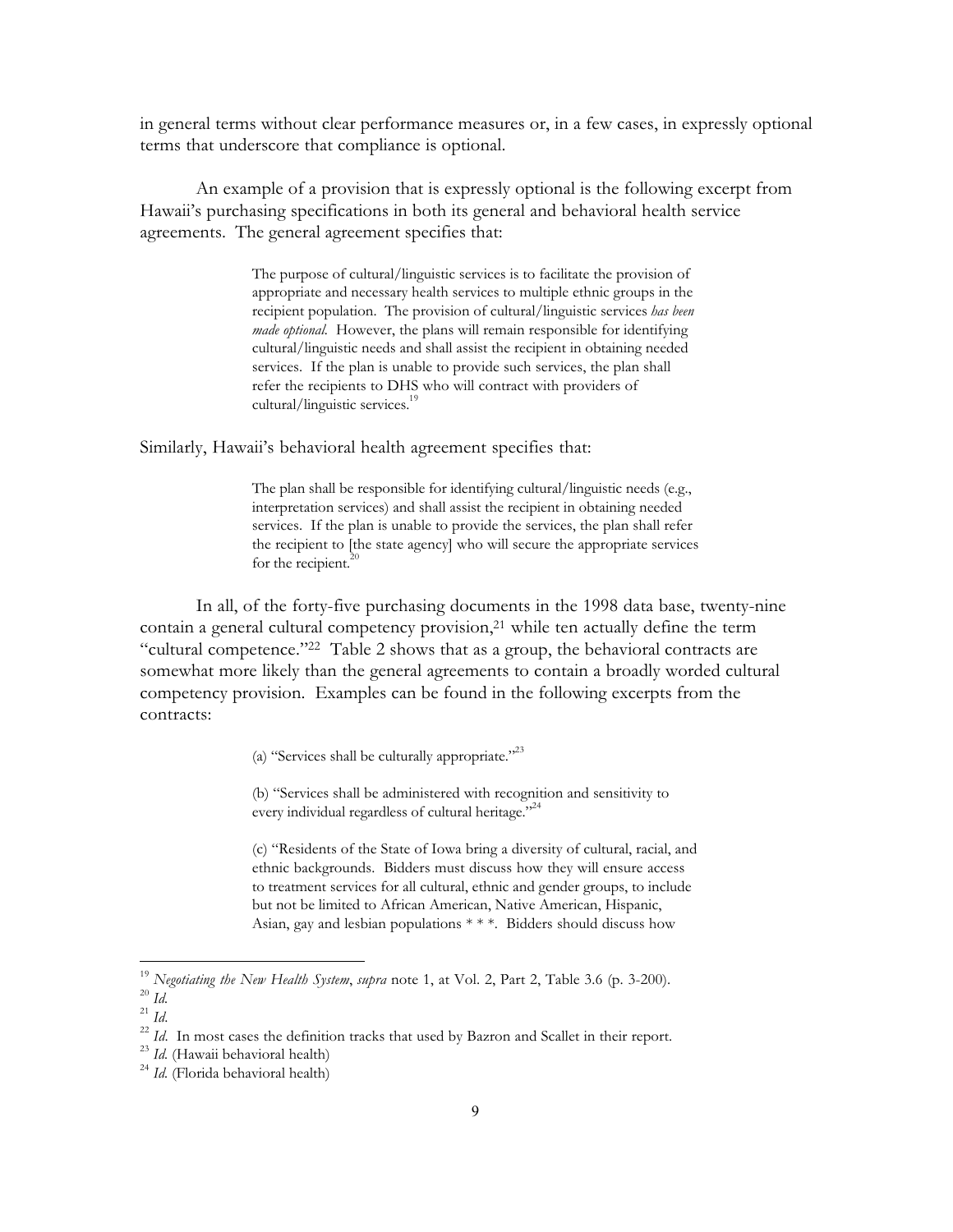they will work with the treatment program network to maintain culturally \* \* \* sensitive services."<sup>25</sup>

 Table 2 indicates that states that maintain both general and behavioral contracts are more likely to insert a general cultural competency provision in their behavioral agreements. However, while the behavioral contracts are more likely to contain such a provision, they are no more likely than the general agreements to define the term "cultural competence", nor are they more likely to require specific types of conduct or practices as a measure of cultural competence. Of the ten documents that define the term "cultural competence," three are specific to behavioral health.

Table 3 sets forth the cultural competence definitions found in the documents. The definition used in the Pennsylvania behavioral health agreement is the most comprehensive, both in the scope of its general definition as well as in the inclusion within the definition itself of specific illustrative applications of the definition.

Specific Provisions Related to Cultural Competency

At the same time, a substantial number of states incorporate into their documents clear performance standards in one or more areas of cultural competence. Many agencies appear to have invested considerable time and effort in the development of performance standards; but far fewer have developed as part of their contracts specific methods for measuring performance.26

*New enrollee assistance.* Eleven documents specify assistance to new enrollees. The typical provision directs this assistance at new enrollees who do not speak English, as opposed to a more general provision to assist persons who have not only special language needs but also special cultural needs and preferences. For example, Illinois specifies that

> The Contractor shall conduct all Enrollment activities in a language the eligible enrollee understands. Where that language is other than English, the Contractor shall offer and, if accepted by the Eligible Enrollee, shall supply interpretive services.<sup>27</sup>

On the other hand, Rhode Island's new member specifications generally allude to an obligation to orient new members not only in an appropriate language but also in accordance with their cultural needs and preferences:

> As part of its orientation process, Contractor shall hold informational "welcome" meetings for new members, that take into account the multi-

 $^{25}$  *Id.* (Iowa behavioral health)<br><sup>26</sup> States may have separate quality measurement tools that measure clinical competence performance and that would be incorporated by reference into their contract documents.

<sup>27</sup> *Negotiating the New Health System*, *supra* note 1, at 3-201.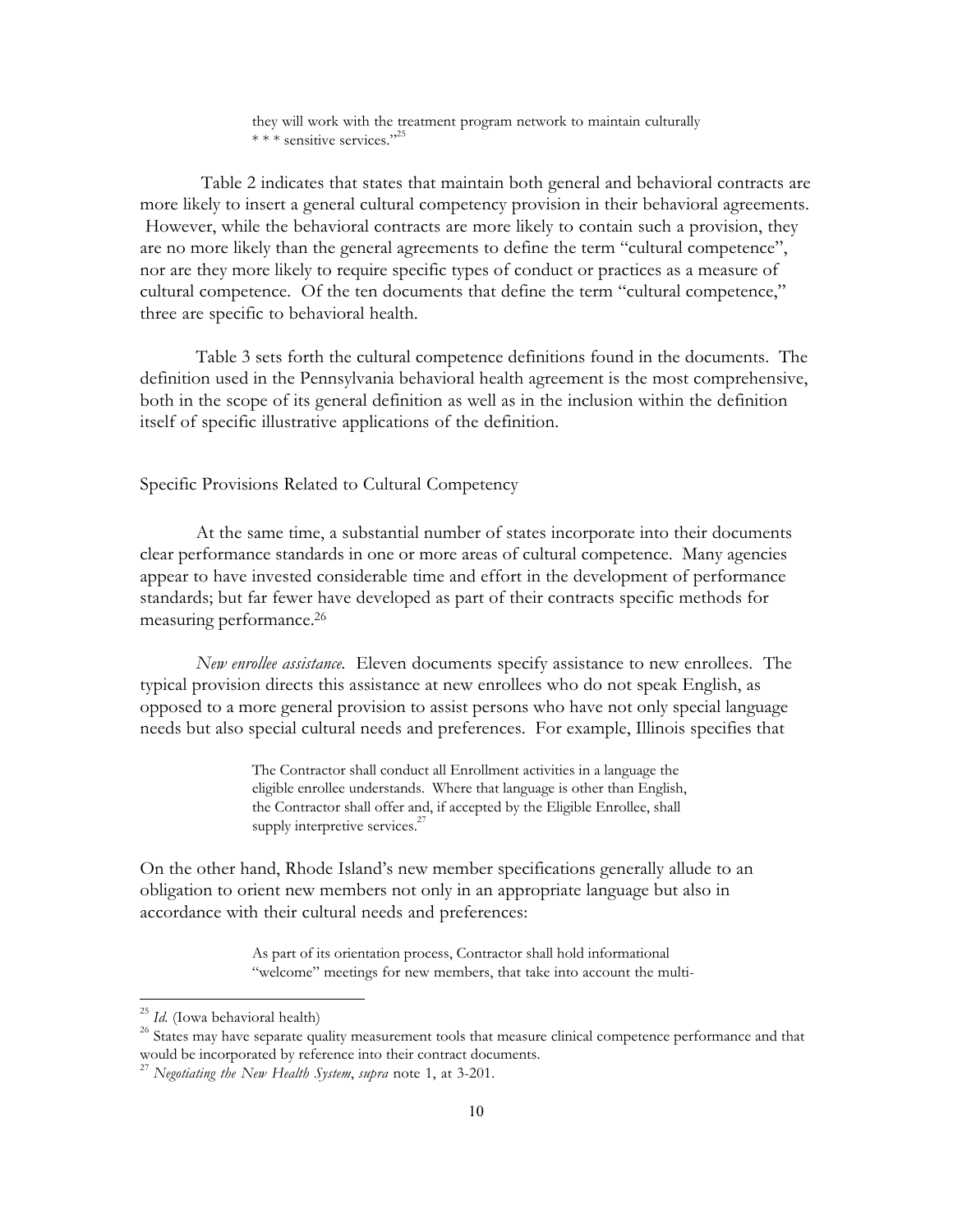lingual, multi-cultural nature of the population.<sup>28</sup>

*Provider location*. Although location within ethnically and linguistically distinct communities is considered a key attribute of cultural competence, none of the contract documents specifies this level of geographic access as a precise specification. However, many documents do require inclusion of one or more classes of traditional and safety net providers (see discussion below). Frequently these providers are located in culturally and ethnically identifiable communities.

*Provider diversity*. Provider diversity performance specifications are relatively common, but the nature of the specification varies greatly from state to state. Twenty-five separate documents include one or more specifications related to the inclusion in networks of diverse providers. In most cases, the specification is limited to inclusion of one or more classes of "safety net" providers; overwhelmingly these safety net specifications are limited to federally qualified health centers (FQHCs).29 A few states identify specific providers in the area of mental illness or addiction disorder treatment. For example, the Minnesota contract provides that plans

> \* \* \* must subcontract with a children's mental health collaborative organized under Minnesota statutes \* \* \* that has an integrated services system approved by the Children's Cabinet, has entered into an agreement with the state to provide [Medicaid] services, is capable of providing inpatient and outpatient mental health services for an actuarial based capitation payment  $***$  and requests to become a subcontractor.<sup>30</sup>

Oklahoma's contract specifies that plans must contract with

\* \* \* at least one FQHC, one Urban Indian health center (within thirty miles or thirty minutes from a member's residence where available) and one Title X family planning provider in each metropolitan area it serves.<sup>31</sup>

Note the ambiguity in the provision regarding the term "each metropolitan area"; it is unclear whether the phrase modifies one or all three classes of mandatory providers.

Rhode Island's contract is an example of a broad diversity directive. The contract includes the following general diversity provision:

> Contractor shall establish and maintain geographically accessible provider networks \* \* \* comprised of \* \* \* mental health providers [and] substance abuse providers \* \* \* in sufficient numbers to make available

<sup>&</sup>lt;sup>28</sup> *Id.* at 3-237.<br><sup>29</sup> The Medicaid statute mandates FQHC services as a basic Medicaid service. As a result, HCFA requires states to specify that contractors include at least one FQHC in their networks or in the alternative demonstrate that they can furnish all FQHC services without inclusion of any health centers.

<sup>&</sup>lt;sup>30</sup> *Negotiating the New Health System, supra* note 1, at 3-39.<br><sup>31</sup> *Id.* at 3-60.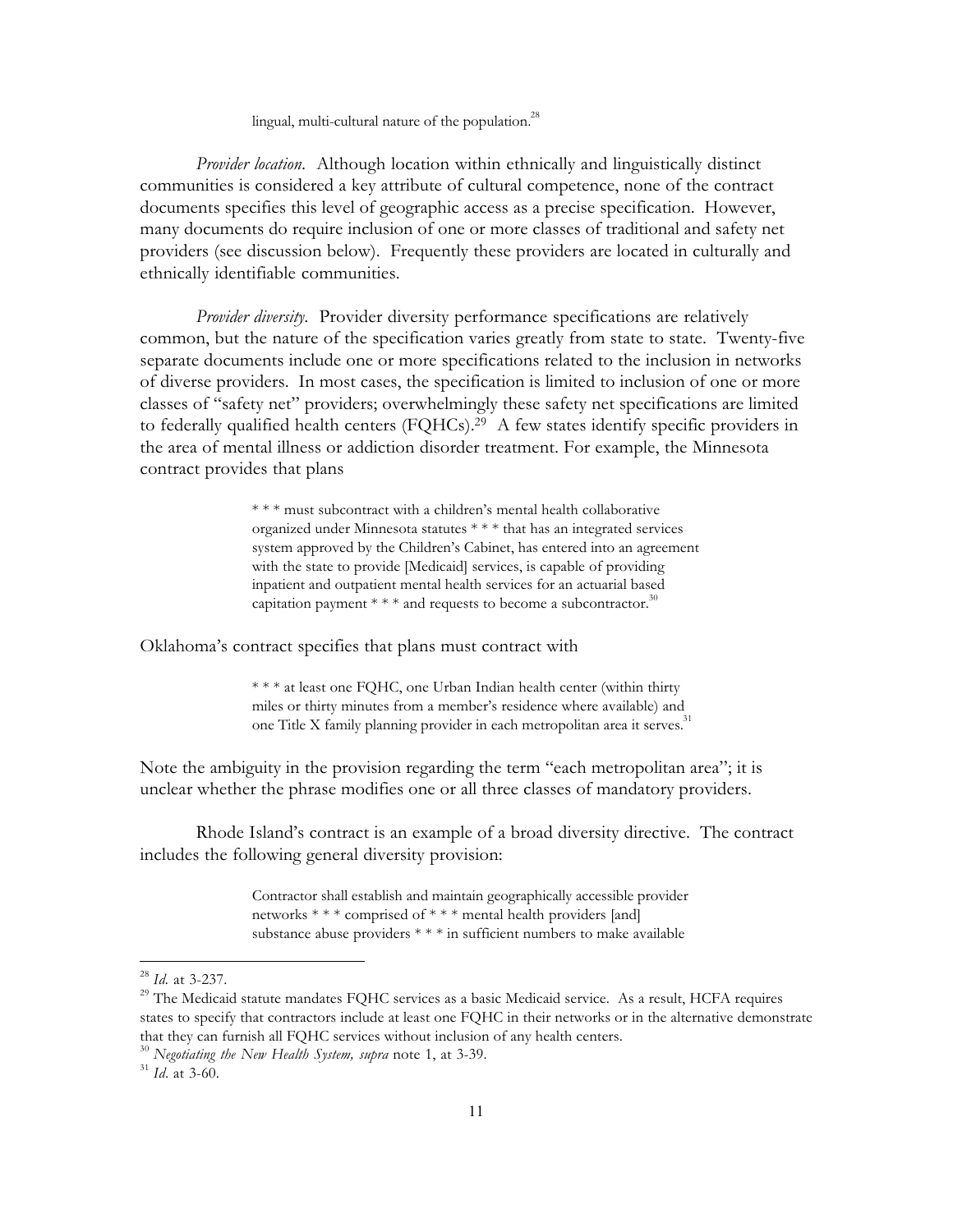all services in a timely manner. In designing its network, Contractor shall take into account the multi-lingual, multi-cultural nature of the population to be served. $32$ 

While this provision requires Contractors to take these needs "into account", it does not set any particular performance standard regarding inclusion, nor does it contain any intermediate or outcome specification regarding how the state will measure whether the contractor has in fact taken these factors into account in establishing its mental health network.

Virginia's contract is notable for the elaborate manner in which the state ultimately describes a relatively ambiguous service obligation:

> The Contractor \* \* \* is required to provide services to enrollees who require highly specialized or extensive treatment or rehabilitation and/or non-medical services for conditions of \* \* \* mental illness \* \* \*. The Contractor shall develop working relationships, described in memoranda of understanding or formal agreements, with community agencies that are involved in the provision of highly specialized or extensive treatment or rehabilitation and/or non-medical services to enrollees. [Contractor is responsible] for working cooperatively with other community agencies, providing or arranging for the provision of these services, and for treating the medical aspects of the above conditions as legitimate health care problems  $***$ <sup>33</sup>

Several aspects of this specification are worth noting. First, the Contractor is given the discretion to determine which enrollees fall into the category of requiring "highly specialized treatment or rehabilitation." Since the Contractor's relational duties with community programs are determined by this threshold issue, it is important to stress that the contractor thus has broad discretion in defining the scope of its relational obligations. Second, the term "working cooperatively" is left to the judgment of the contractor; similarly, use of the terms "memoranda" and "formal agreements" extend the contractor the latitude to develop a relationship that is other than a network agreement. This provision appears to have been drafted to specifically extend to contractors broad latitude in defining and implementing the scope of their provider diversity obligations.

*Language proficiency*. While many contracts contain general provisions related to provider diversity, a much smaller number require plans to include providers proficient in the language spoken by enrollees. The most notable examples are found in the Massachusetts and Nebraska documents, not only because of their clarity but also because of the intermediate performance measure they incorporate.

The Massachusetts general services contract provide as follows:

<sup>32</sup> *Id*. at 3-65. <sup>33</sup> *Id*. at 3-77.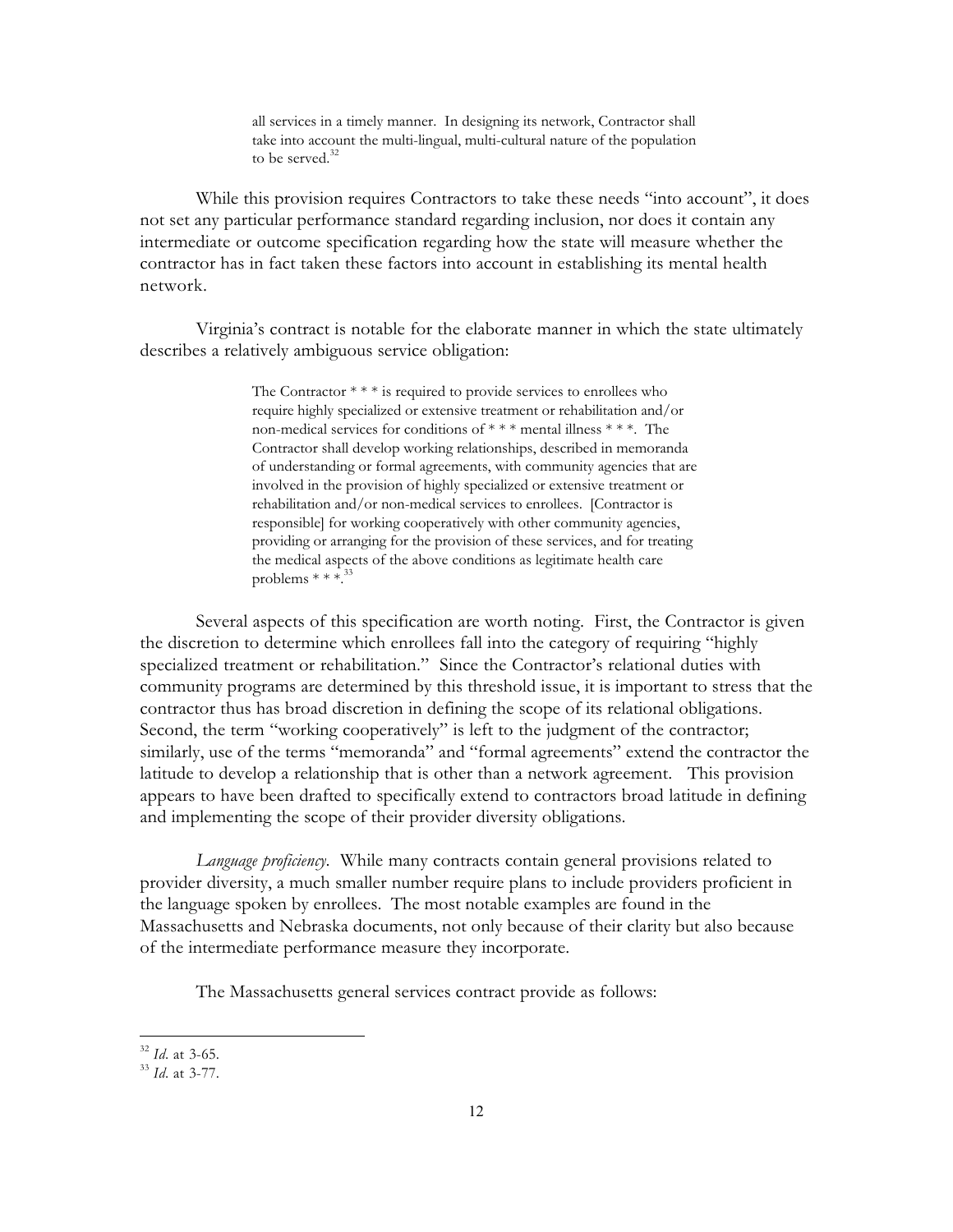The [health maintenance organization] will ensure that multi-lingual Providers are available for the most commonly used languages in a particular geographic area [the state identifies geographic service areas for its plans]. In such areas the HMO shall ensure that non-English speaking Enrollees shall have a choice of at least two (2) multi-lingual PCPs who can provide services to and speak to the enrollee in his or her primary language.

Measure: Provide an analysis of where enrollees who require multi-lingual services reside within the HMO's service area and provide a list of all multi-lingual [primary care physicians], by zip code, in the service area identified. Include the percentage of zip codes for which the HMO has a large concentration of multi-lingual enrollees but cannot meet the purchasing specifications.34

The Massachusetts provision is a good one for several reasons. First, it is unambiguous: the plan must be able to offer at least two PCPs who can communicate in specific ways. Second, the contract sets forth the measure the state uses. Third, the contractor is required to document not only how it will perform but where it can*not* perform. The Massachusetts behavioral contract provides that:

The contractor shall ----

Execute provider agreements or enter into other arrangements for services only with providers that demonstrate that they \* \* \* are responsible to linguistic, cultural, and other unique needs of any minority, homeless person, disabled person, or other special population in the are in which they provide services, including the capacity to communicate with enrollees in language other than English, when necessary \* \* \*.

Maintain and update annually, at a minimum, the following data regarding providers'

Cultural and linguistic capabilities.<sup>35</sup>

While the behavioral health contract is somewhat broader than the general agreement, it nonetheless specifies capacity to communicate as well as the capacity to meet "unique needs" and requires at least an annual updating of culturally and linguistically proficient providers.

Like Massachusetts, Nebraska emphasizes inclusion of multi-lingual providers and specifies that plans must provide an analysis of their multilingual providers, including providers who speak "the three most common non-English language groups in the designated geographic areas defined by the state or its designee."36

<sup>34</sup> *Id*. at 3-208. <sup>35</sup> *Id*. at 3-209. <sup>36</sup> *Id*. at 3-219.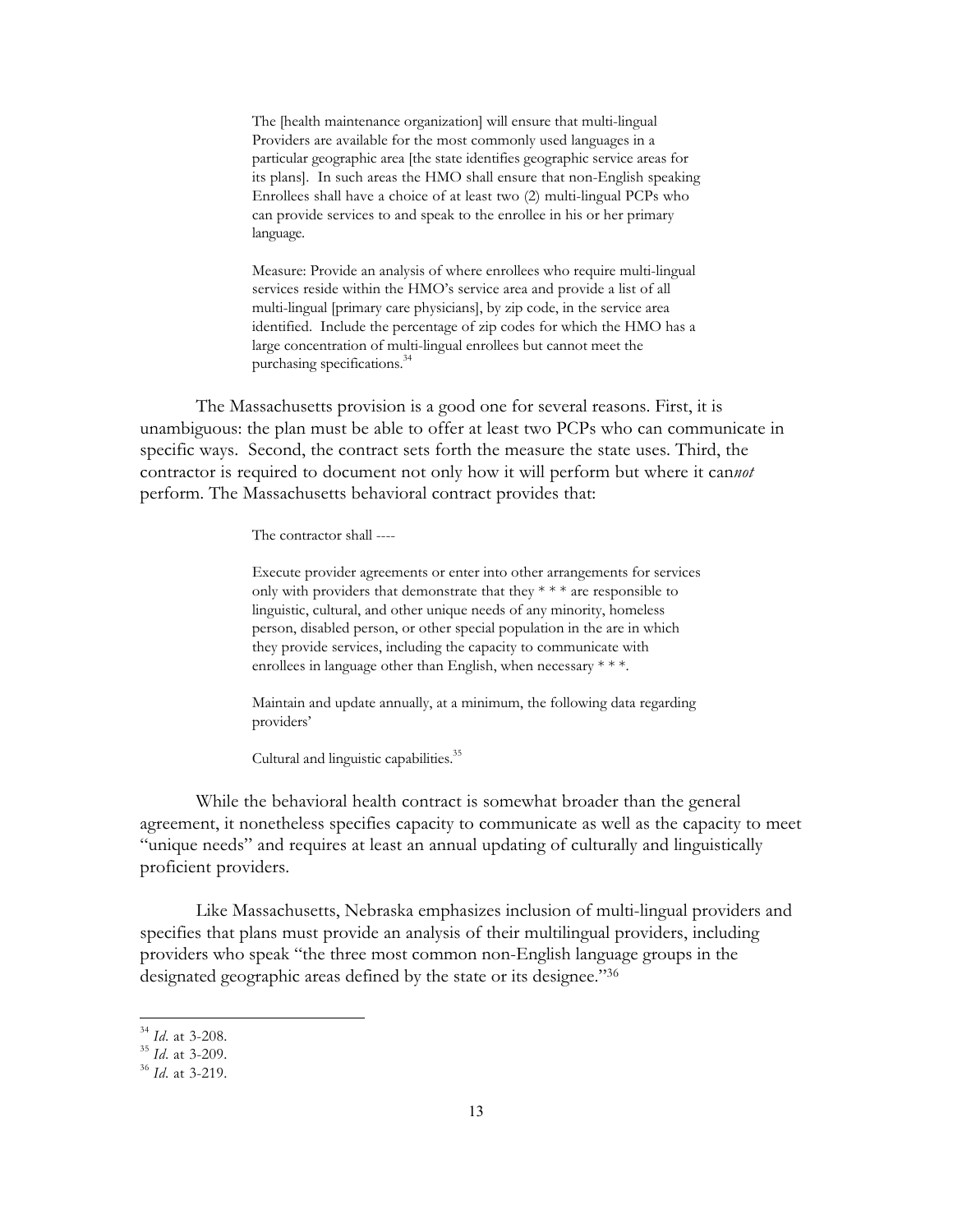*Literature/interpreter assistance.* With very few exceptions, all state contract documents contain provisions requiring the provision of interpretation services and literature that is translated into a variety of languages. The variation is enormous, however. First, the threshold for determining the obligation ranges broadly. The HCFA preamble noted above suggests a five percent threshold (i.e., services must be provided for cultural groups that represent at least five percent of the Medicaid population), one that historically was used by the Office for Civil Rights to measure language access compliance under Title VI of the 1964 Civil Rights Act. Numerous states, however, use a ten percent threshold test.37 A few set the threshold at potentially a higher or lower level, because they use a numerical test. For example, the California contract provides as follows:

> The Contractor will provide linguistic services to a population group of mandatory Medi-Cal enrollees residing in the proposed Service Area who indicate their primary language as other than English and who meet a numeric threshold of 3000, or a population group of mandatory Medi-Cal eligibles residing in the proposed service area who indicate their primary language as other than English and who meet the concentration standards of 1,000 in a single zip code or 1,500 in two contiguous zip codes.<sup>38</sup>

From a legal point of view, there are several notable ambiguities and problems in this specification if it is intended to serve as an assurance of linguistic access. First, the contractor arguably has no obligation unless the enrollees "indicate" a primary language other than English. Unlike Nebraska and Massachusetts, California effectively places the onus of identification not on the state or the contractor but on the enrollees themselves. Second, it is impossible to tell whether the duty to provide linguistic services depends on the number of *enrollees* in the service area or the number of *residents* of the service area. A service area can have thousands of residents whose primary language is other than English, and yet the contractor's duty may not be triggered unless the threshold number enroll in the plan. Since some plans may be very small, the threshold number, when translated into a percentage of enrollment measure, could be 10 percent, 20 percent, or 50 percent.

A second issue is the scope of the obligation once the threshold test is met. California, for example, defines "linguistic services" as the following services "at key points of contact": "interpreters, translated signage, translated written materials, and referrals to culturally and linguistically appropriate community service programs."39 Colorado, on the other hand, specifies interpreter services for assessment and treatment, member information, and advice regarding complaints and grievances.<sup>40</sup> A particularly interesting aspect of Colorado's specification is the following requirement regarding access to interpreter services:

<sup>&</sup>lt;sup>37</sup> *Id.* (See annotations accompanying Table 3.6.)<br><sup>38</sup> *Id.* at 3-192.<br><sup>39</sup> *Id.* at 3-193.<br><sup>40</sup> *Id.* at 3-194.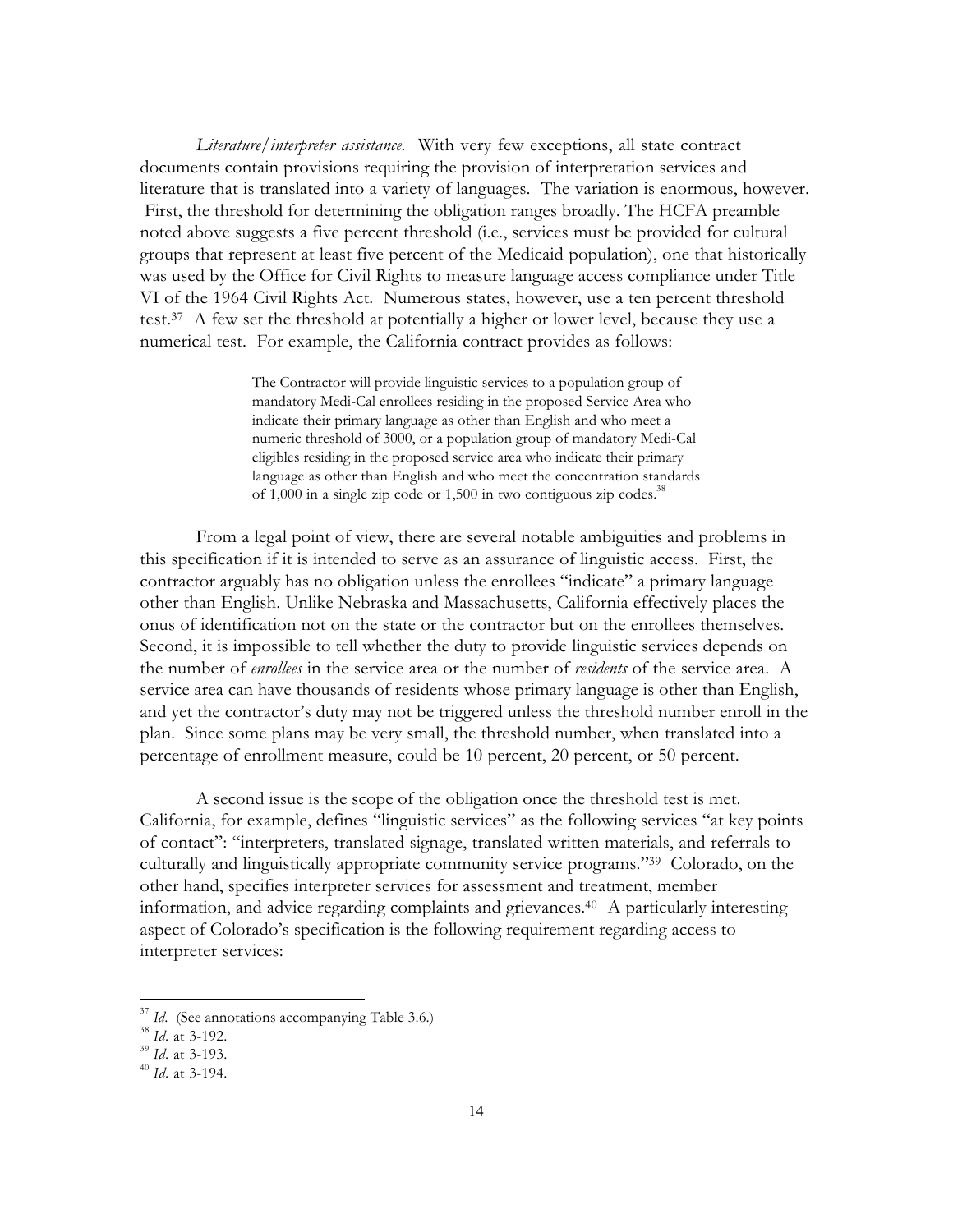Whenever an individual because of a language or other communication barrier requests an interpreter in order to obtain covered services, the contractor shall provide the individual with access to an interpreter necessary to render effective health care consistent with generally accepted medical and surgical practices and standards prevailing in Colorado, if such interpreter services are reasonably available upon diligent effort by the contractor to obtain such services.<sup>4</sup>

This provision effectively sets a contractual standard of care that specifies that the contractor has a duty to obtain interpreter services if the interpretation is necessary to permit the contractor to meet the standard of care applicable to all health providers in the state. In order for the contractor to be shielded from malpractice for failure to furnish interpreter care, the contractor would have to affirmatively show that despite its "reasonable" efforts (presumably a factual question to be decided by a jury in a malpractice action), none could be found, thereby justifying substandard care.

Missouri has one of the most comprehensive sets of interpreter/materials specifications relating to individual member rights to file grievances and appeals, and it also sets a low threshold for triggering performance. The state specifies that:

> Interpreter services shall be made available as necessary by telephone or in person to ensure that members are able to communicate with the health plan and providers and receive covered benefits. If the health plan has more than two hundred (200) members or five (5) percent of its program membership (whichever is less) who speak a single language other than English as a primary language, the health plan must agree to make available general services and materials, such as its member handbook, in that language \* \* \*.

The health plan must have a grievance procedure readily available in the member's primary language. In addition, plans must demonstrate that they have procedures in place to notify all members in their primary language of their rights to file grievances and appeal grievance decisions by the plan.<sup>42</sup>

Nebraska provides additional specificity in its provisions while at the same time implicitly extending to a contractor the discretion to use a family member as interpreter in most situations, a practice that frequently is discredited:

> Furthermore the HMO must provide for 24 hour a day, 7 days a week access to Spanish interpreters. Also, upon a client or provider request for interpreter services in a specific situation where care is needed the HMO shall make all reasonable efforts to provide an interpreter in time to assist adequately with all necessary care, including urgent and emergency care. Professional interpreters shall be used when needed where technical,

<sup>41</sup> *Id*. at 3-195. <sup>42</sup> *Id*. at 3-217.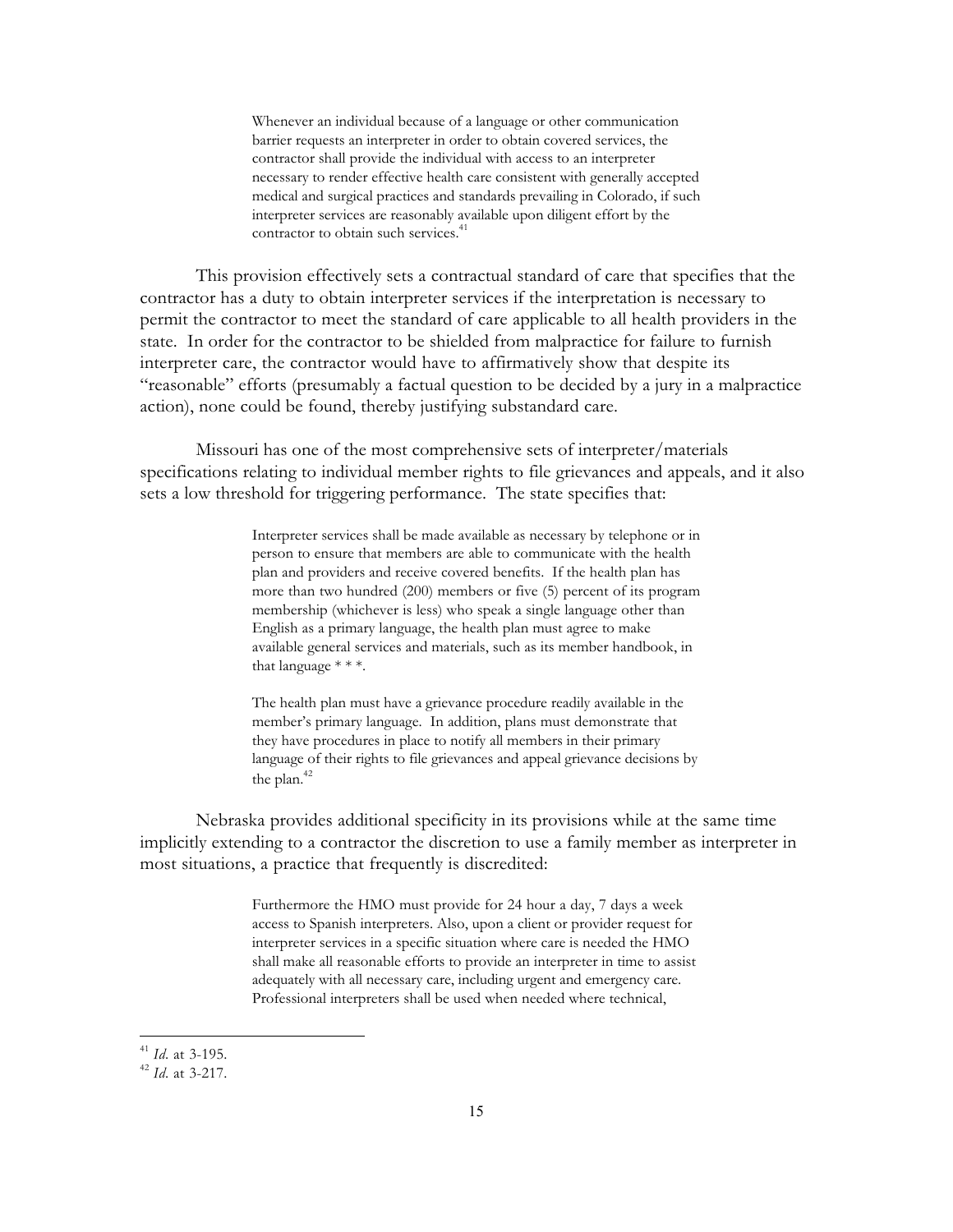medical or treatment information is to be discussed or where use of a family member or friend is inappropriate. Family members, especially children, should not be used as interpreters in assessments, therapy and other situations where impartiality is critical.<sup>43</sup>

Minnesota has the most detailed performance measurement system in the area of interpreter and materials access:

> The health plan agrees to submit to the state within 30 days of the effective date of this Contract the following information:

1. The process by which the health plan will assure availability of interpreter services for health care services for persons who do not speak English \* \* \*.

2. The names of agencies or services with which the health plan has contracts or agreements for interpreter services.

3. An explanation of how information about such services will be made available to providers with whom the health plan contracts; and

4. Any changes to the health plan's process described in this section or to provider contracts of agreements for interpreter services

must be reported on a quarterly basis to the state.<sup>44</sup>

*Competency in treating gay and lesbian members or persons with special sexual/gender orientation-related needs.* Only the Iowa substance abuse contract contains any reference to the adaptation of services for gay or lesbian individuals.

*Cultural competency training.* Nine states specify cultural competency training as an ongoing plan duty. Generally, the training provisions are very general. For example, Kansas specifies that:

> The HMO shall incorporate in its policies, administration, and service practice the value of (1) honoring members beliefs, (2) being sensitive to cultural diversity, and (3) fostering in staff/providers attitudes and interpersonal communication styles which respect members' cultural backgrounds. The HMO shall have specific policy statements on these topics and communicate them to subcontractors.

The HMO shall encourage and foster cultural competency among providers.45

This provision would permit the state to request and inspect the policy statements as well as the HMO's policies, administration, and service practice directives, to determine the level of cultural competency training.

*Alternative medicine and medical necessity*. Only in the case of Pennsylvania does a state

<sup>43</sup> *Id.* at 3-219. <sup>44</sup> *Id*. at 3-213. <sup>45</sup> *Id*. at 3-205.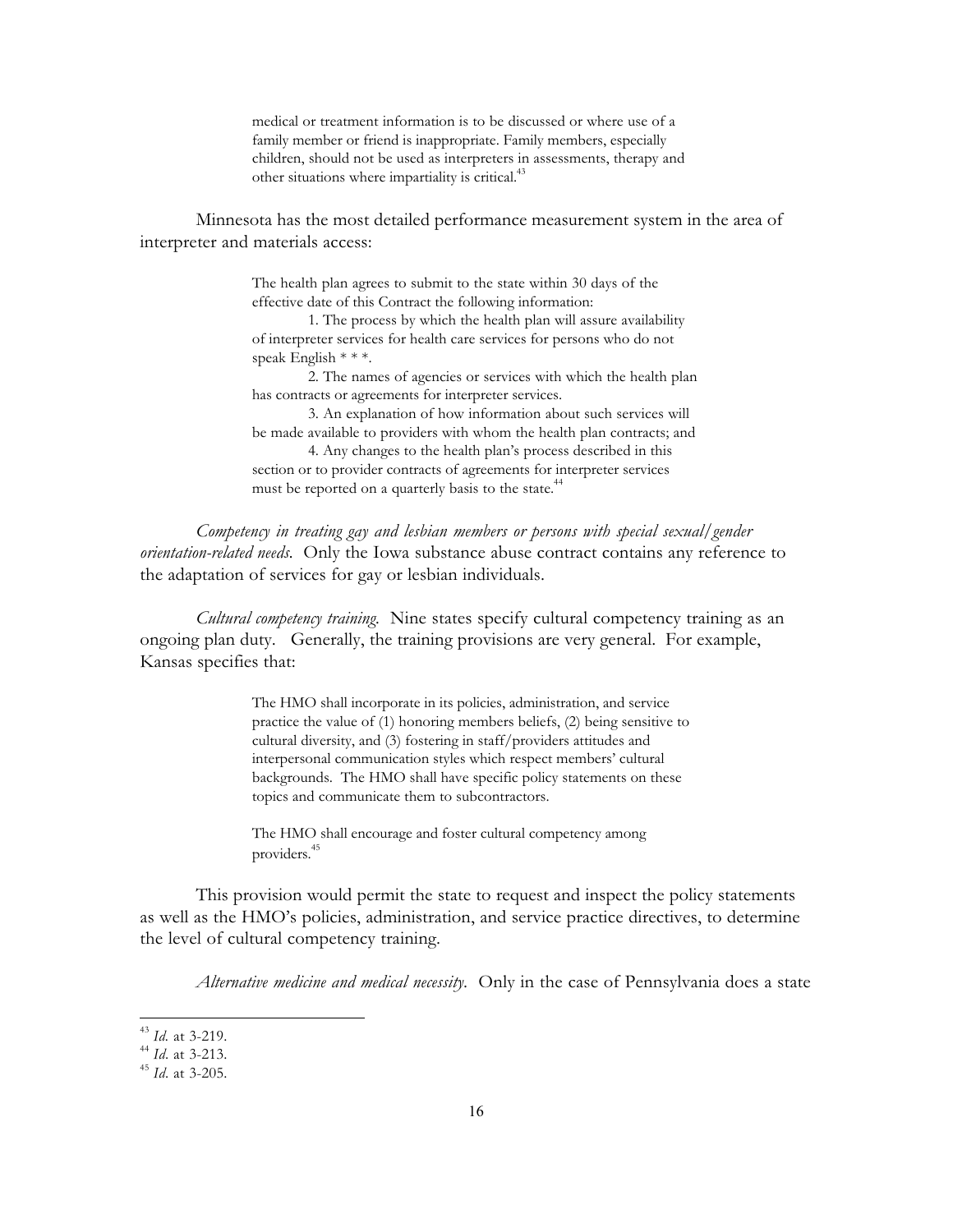address cultural diversity in a coverage context. In Pennsylvania's case, the reference to cultural considerations occurs within the cultural competency provisions rather than the coverage provisions of the contract. Thus, the effect of the provisions is difficult to ascertain. The cultural competency provision specifies as follows:

> Both the HMO and participating providers must demonstrate cultural competency and must understand that cultural differences (between provider and patient) cannot be permitted to present barriers to accessing and receiving quality health care; willingness and ability to make the necessary distinctions between traditional treatment methods and/or non traditional treatment methods that are consistent with the patient's cultural background and which may be equally or more effective and appropriate for the particular patient; and the demonstration of consistency in providing quality care across a variety of culture. For example, language, religious beliefs, cultural norms, social-economic conditions, diet, moral code, etc. may make one treatment method more palatable to a patient of a particular culture than to another of a differing culture.<sup>46</sup>

*Administration, performance measurement, and payment*. As Table 1 demonstrates, far fewer states focus on administration than access to covered services. A very limited number specify performance standards such as those set forth above. Nebraska is the only state to use a consumer satisfaction measure as part of its means for measuring compliance with the language elements of its contract's cultural competency standards, and as drafted, its measurement (eighty percent member satisfaction rates)<sup>47</sup> is ambiguous regarding whether the denominator is the entire plan membership or only those members whose primary language is not English.

No state appears to specify separate payment provisions for cultural competency services.

## **Conclusion**

This review suggests that as a general matter, states understand the need to focus on the collection of matters known as "cultural competence" in their contracts, but that as with other issues in Medicaid, state responses vary widely. Federal law provides states with considerable discretion in the area of cultural competence but does establish proposed regulatory requirements in the areas of linguistic access to information and access to care. These requirements are in addition to federal regulatory standards applicable to publicly assisted programs under Title VI of the 1964 Civil Rights Act, which has been held to apply to language as well as race and national origin.

A review of the contract data base suggests that many states address language issues

<sup>46</sup> *Id*. at 3-234. <sup>47</sup> *Id.* at 3-224.